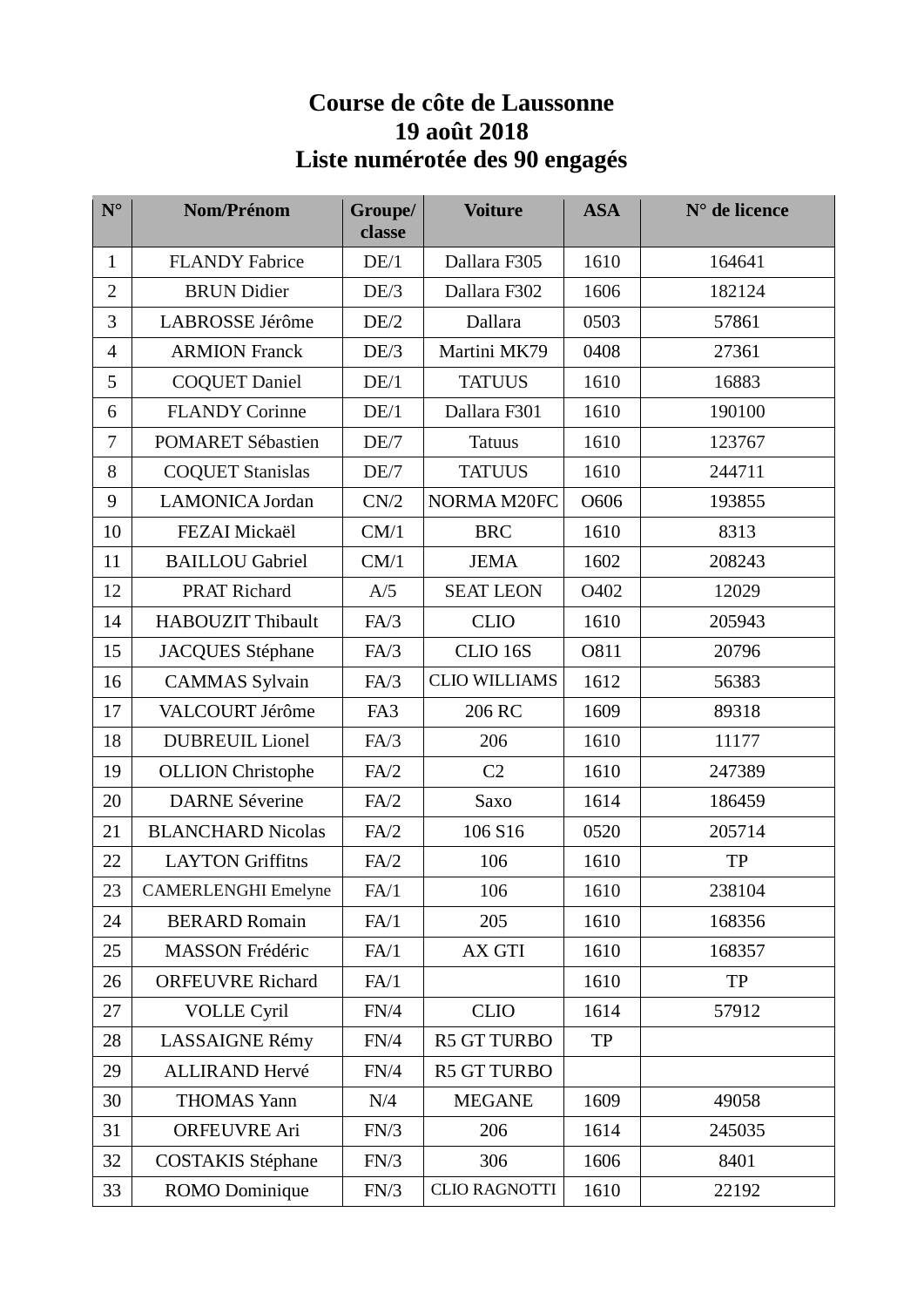| 34 | <b>DEGEORGES David</b>         | FN/3    | Clio                 | 1614 | 35231     |
|----|--------------------------------|---------|----------------------|------|-----------|
| 35 | <b>ERBA</b> Pierre             | FN/3    | <b>CLIO WILLIAMS</b> | 1610 | 260595    |
| 36 | <b>MALGUY Anne-Marie</b>       | FN/3    | <b>CLIORS</b>        | 1603 | 120719    |
| 37 | EFKHANIAN Ludovic              | FN/3    | Clio 16S             | 1610 | TP        |
| 38 | <b>CROZE</b> René              | N2/S    | 106 S16              | 1610 | 161936    |
| 39 | <b>GOUTAGNY Damien</b>         | N/2S    | <b>SAXO VTS</b>      | 1612 | 260238    |
| 40 | <b>DALLET Nicolas</b>          | N/2S    | 206 XS               | 1610 | 35122     |
| 41 | <b>LEVEQUE Marc</b>            | FN/2    | 106                  | 1606 | 12293     |
| 42 | <b>FAVERJON Patrice</b>        | FN/2    | 106 S16              | 1612 | 255664    |
| 43 | <b>DALLET</b> Marc             | FN/2    | <b>SAXO VTS</b>      | 1612 | 7407      |
| 44 | <b>CROZE Damien</b>            | FN/2    | Honda Civic          | 1106 | 112122    |
| 45 | <b>MOULIN Valentin</b>         | FN/1    | AX GTI               | TP   |           |
| 46 | <b>GRAND Sylvain</b>           | FN/1    | AX GTI               | 1614 | 140779    |
| 47 | FEL Jean-Paul                  | F2000/3 | 306                  | 1602 | 150630    |
| 48 | TURNELJean                     | F2000/3 | 306                  | 0520 | 5242      |
| 49 | <b>TERZO Laurent</b>           | F2000/3 | Clio                 | 0721 | 134874    |
| 50 | <b>DUCHASSIN Thierry</b>       | F2000/3 | <b>CLIO WILLIAMS</b> | 1612 | 15993     |
| 51 | <b>BEYSSON BALOGE Fabienne</b> | F2000/3 | 205 GTI              | 1612 | 128344    |
| 52 | <b>LAPALUS André</b>           | F2000/3 | 205                  | TP   |           |
| 53 | VALLEE Mickaël                 | F2000/3 | 205 GTI              | 1614 | 260017    |
| 54 | <b>MOREAU</b> Maxime           | F2000/3 | <b>R5 GT TURBO</b>   | 1612 | 134840    |
| 55 | LASSAIGNEMarc                  | F2000/3 | <b>R5 GT TURBO</b>   | 1610 | 129284    |
| 56 | FERNANDEZ Kévin                | F2000/3 | 306 S16              | 1606 | 236541    |
| 57 | <b>FILLAYRE Jacques</b>        | F2000/2 | 106                  | 1603 | 11690     |
| 58 | <b>BONNEFOY Jérémy</b>         | F2000/2 | 106 XSI              | 1614 | 175309    |
| 59 | PELLISSIER Dorian              | F2000/2 | 106 XSI              |      | <b>TP</b> |
| 60 | <b>ARCOUTEL Mickaël</b>        | F2000/2 | 106 S16              | 1603 | 201859    |
| 61 | <b>ESTURILLO Antoine</b>       | F2000/2 | Honda civic          | 0801 | 70365     |
| 62 | <b>ZMYSLOWSKI Pierre</b>       | F2000/2 | <b>SAXO</b>          | 1606 | 172909    |
| 63 | <b>CHABRIER Thomas</b>         | F2000/2 | 205 KIT CAR          | 1603 | 216831    |
| 64 | <b>CORTIAL Florian</b>         | F2000/2 | 205                  | 1614 | 194490    |
| 65 | <b>ANDRE Christian</b>         | F2000/2 | Visa GTI             | 0507 | 118326    |
| 66 | <b>MICHEL Bernard</b>          | F2000/1 | Simca rallye3        | 1612 | 8554      |
| 67 | <b>COUCHET Luc</b>             | F2000/1 | Simca rallye 3       | 1612 | 7489      |
| 68 | <b>BOIRON</b> Arnaud           | F2000/1 | <b>AX SPORT</b>      | O521 | 232116    |
| 69 | PELLISSARD Fabien              | F2000/1 | AX                   | O505 | 163746    |
| 70 | <b>GOURGOT Matthieu</b>        | F2000/1 | 106 XSI              | 1614 | 260016    |